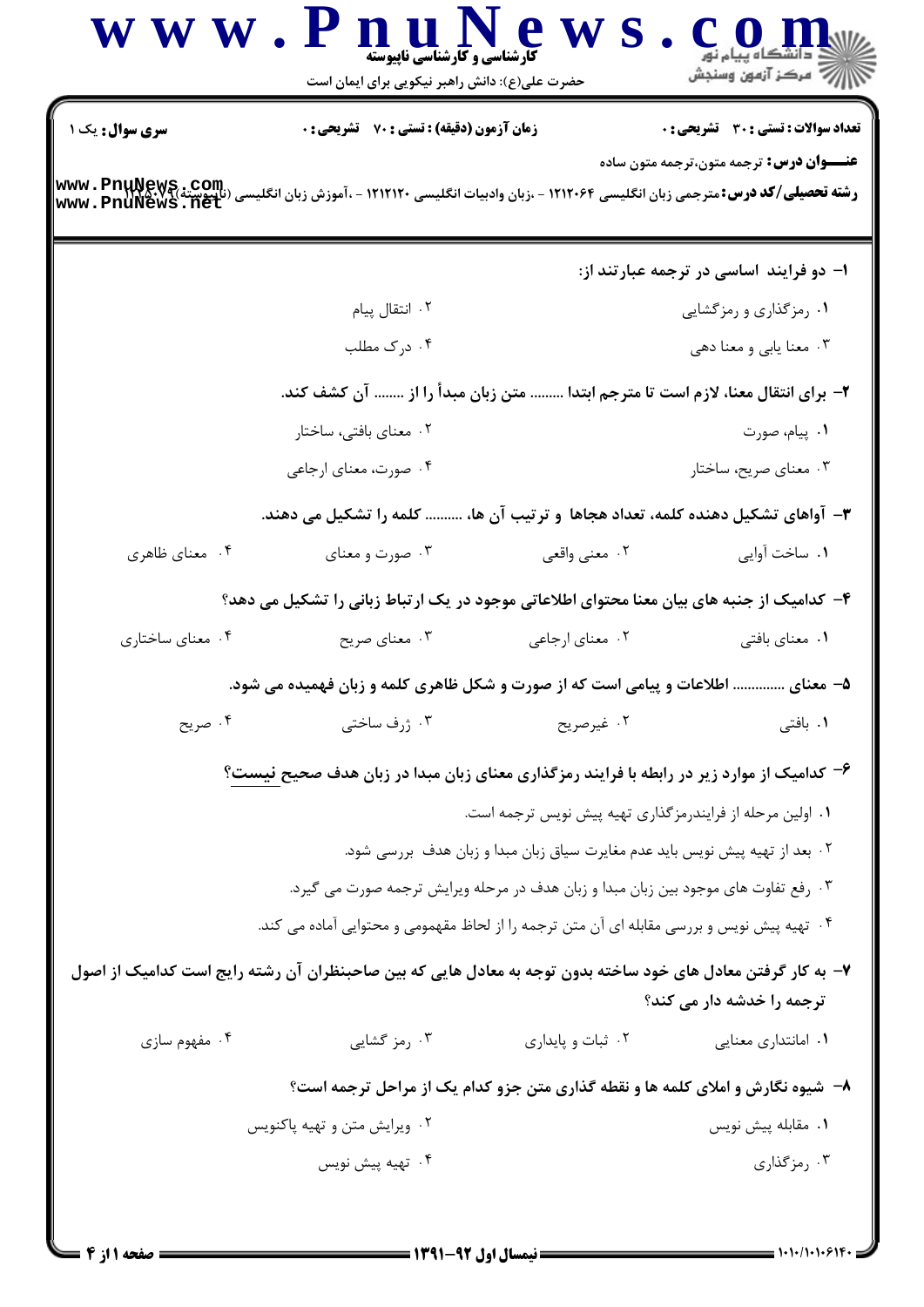|                                                           | WWW.Pnu<br>کارشناسی و کارشناسی ناپیوسته<br>حضرت علی(ع): دانش راهبر نیکویی برای ایمان است                                                       |                                                                         |                                                  |
|-----------------------------------------------------------|------------------------------------------------------------------------------------------------------------------------------------------------|-------------------------------------------------------------------------|--------------------------------------------------|
| سری سوال: ۱ یک                                            | زمان آزمون (دقیقه) : تستی : 70 گشریحی : 0                                                                                                      |                                                                         | <b>تعداد سوالات : تستی : 30 ٪ تشریحی : 0</b>     |
|                                                           | <b>رشته تحصیلی/کد درس:</b> مترجمی زبان انگلیسی ۱۲۱۲۰۶۴ - ،زبان وادبیات انگلیسی ۱۲۱۲۱۲۰ - ،آموزش زبان انگلیسی (ناپیوسته)<br>www . PnuNews . net |                                                                         | <b>عنـــوان درس :</b> ترجمه متون،ترجمه متون ساده |
|                                                           | ۹–  نحوه نگارش صحیح پسوند "ها"ی جمع، <u>" تکواژ چه</u> " و " تکواژ که" به ترتیب از لحاظ چسبیده یا  جدانویسی کدامست؟                            |                                                                         |                                                  |
|                                                           | ۰۲ چسبیده، جدا، چسبیده                                                                                                                         |                                                                         | ٠١. پيوسته، جدا، جدا                             |
|                                                           | ۰۴ جدا، پیوسته، پیوسته                                                                                                                         |                                                                         | . پیوسته، پیوسته، پیوسته                         |
|                                                           |                                                                                                                                                | <b>" در متن نشانگر کدام کاربرد است</b> ؟                                | ∙ا− علامت ″                                      |
|                                                           | ۰۲ برجسته کردن موضوع مورد بحث                                                                                                                  |                                                                         | ۰۱ نشان دادن اهمیت موضوع                         |
|                                                           | ۰۴ جدا کردن بندهای طولانی در یک جمله                                                                                                           |                                                                         | ۰۳ ابتدا و انتهای عین گفته های نقل شده           |
|                                                           | Ordinary speech is largely concerned with registering our reactions to the world                                                               |                                                                         | 11- معنای قسمت خط کشیده شده، کدام مورد است؟      |
|                                                           | ۰۲ بیشتر به  می پردازد.                                                                                                                        |                                                                         | ۰۱ بسیار نزدیک به  است.                          |
|                                                           | ۰۴ عمدتا نگران  است.                                                                                                                           |                                                                         | ۰۳ اساسا مورد پذیرش  است.                        |
|                                                           | یک ساخت  است.                                                                                                                                  |                                                                         | ۱۲– هر کلمه به عنوان واحد معنادار دارای یک ساخت  |
| ۰۴ آوایی- املایی                                          | ۰۳ آوایی- دستوری                                                                                                                               | ۰۲ املایی- دستوری                                                       | ۰۱ آوایی-معنایی                                  |
|                                                           |                                                                                                                                                |                                                                         | <b>۱۳</b> - کدام گزینه نادرست است؟               |
|                                                           |                                                                                                                                                | ۰۱ بین صورت و معنای کلمه رابطه ای ثابت و پایدار وجود ندارد.             |                                                  |
| ۰۲ رابطه صورت و معنای کلمه رابطه ای ساده و یک به یک نیست. |                                                                                                                                                |                                                                         |                                                  |
|                                                           |                                                                                                                                                |                                                                         | ۰۳ صورت و معنای کلمه از یکدیگر تفکیک نایذیرند.   |
|                                                           |                                                                                                                                                | ۰۴ صورت آوایی کلمه به مرور زمان کاربردهای معنایی مختلفی به خود می گیرد. |                                                  |
|                                                           | ۱۴- کاربرد  زبان شامل تنوع در ساخت جمله ها و نوآوری های آوایی و معنایی می باشد.                                                                |                                                                         |                                                  |
| ۰۴ ادبی                                                   | ۰۳ گفتگویی                                                                                                                                     | ۰۲ محاوره ای                                                            | ۰۱ علمی                                          |
|                                                           | Many people still remember the great depression of the 1930 s                                                                                  | ۰۱۵ کاربرد depression در جمله زیر کاربردی  است.                         |                                                  |
| ۰۴ قضایی                                                  | ۰۳ روانیزشکی                                                                                                                                   | ۰۲ عادی                                                                 | ۰۱ اقتصادی                                       |
| He is a real Case.                                        |                                                                                                                                                |                                                                         | ۱۶− کلمه "case" در این جمله چه کاربردی دارد؟     |
| ۰۴ حقوقی                                                  | ۰۳ عامیانه                                                                                                                                     | ۰۲ قضایی                                                                | ۱. رسمی                                          |
|                                                           |                                                                                                                                                | ــــــــــــ نیمسال اول 92-1391 ـــــ                                   | $=$ ۱۰۱۰/۱۰۱۰۶۱۴۰۱                               |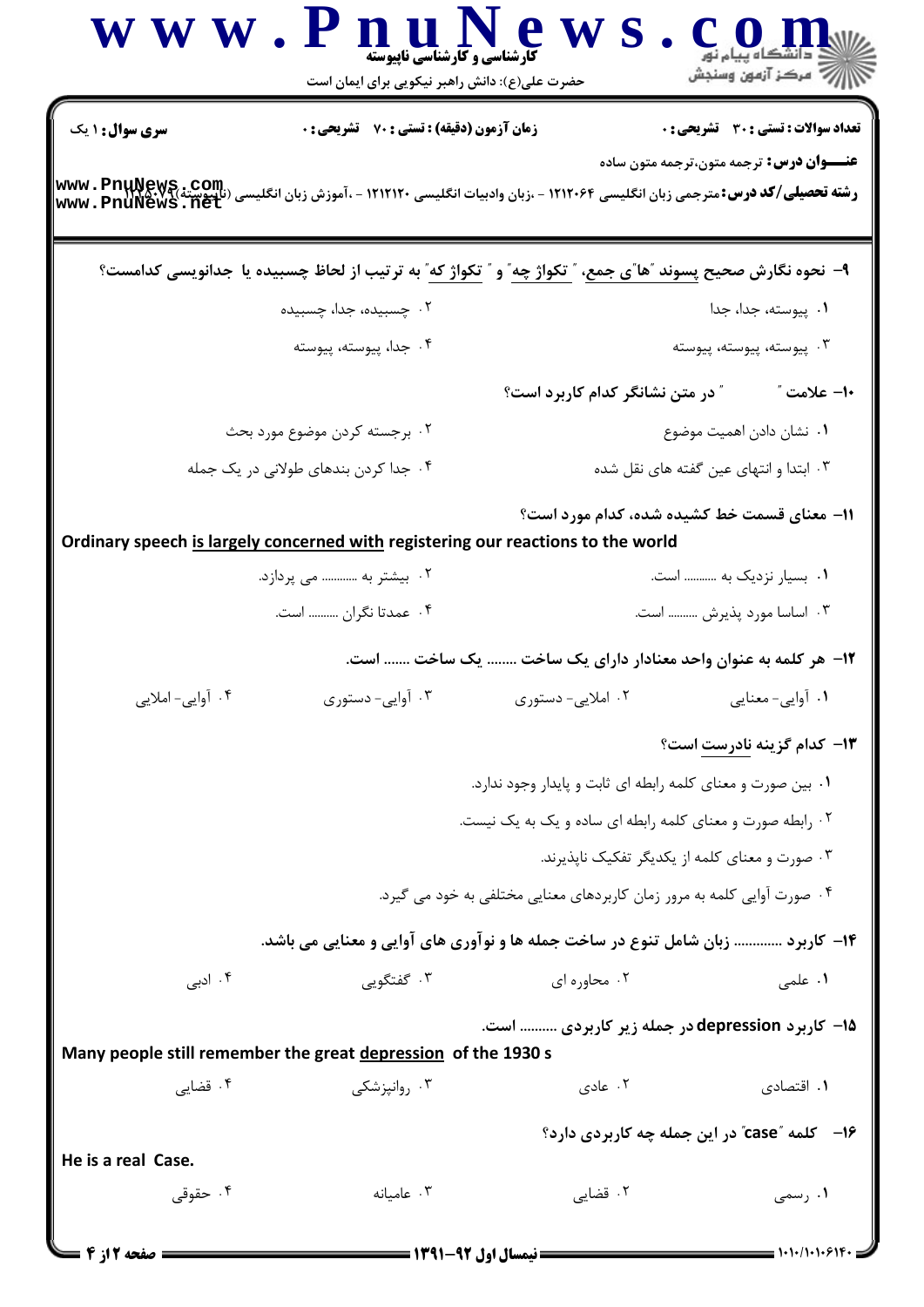|                                                            | <b>زمان آزمون (دقیقه) : تستی : 70 گشریحی : 0</b>                               |                                                                                     | تعداد سوالات : تستي : 30 ٪ تشريحي : 0           |
|------------------------------------------------------------|--------------------------------------------------------------------------------|-------------------------------------------------------------------------------------|-------------------------------------------------|
| <b>سری سوال :</b> ۱ یک                                     |                                                                                |                                                                                     | <b>عنـــوان درس:</b> ترجمه متون،ترجمه متون ساده |
|                                                            |                                                                                |                                                                                     |                                                 |
|                                                            |                                                                                | ۱۷− معادل مناسب "article" در جمله زیر چیست؟                                         |                                                 |
| Have you read my article on pollution?                     |                                                                                |                                                                                     |                                                 |
| ۰۴ حرف معين                                                | ۰۳ ماده قانونی                                                                 |                                                                                     |                                                 |
| He is turkey                                               |                                                                                | ۱۸– در جمله زیر، "turkey" به معنای  به کار رفته است.                                |                                                 |
| ۰۴ بوقلمون                                                 | ۰۳ کودن                                                                        | ۰۲ بی میل                                                                           | ۰۱ ساکت                                         |
|                                                            |                                                                                | cold- blooded " -۱۹" در جمله زیر به چه مفهوم است؟                                   |                                                 |
| He comitted a cold-blooded murder                          |                                                                                |                                                                                     |                                                 |
| ۰۴ وحشیانه                                                 | ۰۳ خونسرد                                                                      | ۰۲ توهين آميز                                                                       | ۰۱ سرمایی                                       |
|                                                            |                                                                                |                                                                                     | <b>۲۰</b> - معنای کلمه خط کشیده شده چیست؟       |
| He was born in Tehran but brought up in yazd               |                                                                                |                                                                                     |                                                 |
| ۰۴ آورده شدن                                               | ۰۳ باعث شدن                                                                    | ۰۲ مطرح شدن                                                                         | ۰۱ بزرگ شدن                                     |
|                                                            |                                                                                |                                                                                     | <b>۲۱-</b> ترجمه مناسب جمله زیر کدام مورد است؟  |
| The ship grounded on a sandbank.                           |                                                                                |                                                                                     |                                                 |
| ۰۲ کشتی در ساحل شنی خرد شد.<br>۰۴ کشتی روی شن ها فرود آمد. |                                                                                | ٠١ كشتى در يک ساحل شنى به گل نشست.<br>۰۳ کشتی در ساحل شنی غرق شد.                   |                                                 |
|                                                            |                                                                                |                                                                                     |                                                 |
|                                                            | The title of this lecture is likely, I fear, to offend some critical ears      |                                                                                     | <b>32- ترجمه مناسب جمله زیر کدام گزینه است؟</b> |
|                                                            |                                                                                | ۰۱ عنوان این سخنرانی احتمالاً گوش های نقاد را ناراحت می کند.                        |                                                 |
|                                                            | ۰۲ می ترسم عنوان این سخنرانی به طبع برخی گوش های نقاد خوش نیاید.               |                                                                                     |                                                 |
|                                                            | ۰۳ بیم آن دارم که شاید عنوان این سخنرانی برای بعضی گوش های نقاد خوشایند نباشد. |                                                                                     |                                                 |
|                                                            |                                                                                | ۰۴ نگرانم که این سخنرانی برخی از گوش ها را بیازارد.                                 |                                                 |
|                                                            |                                                                                | <b>۲۳</b> - مناسب ترین معادل فارسی برای کلمه مشخص شده در جمله انگلیسی زیر کدام است؟ |                                                 |
|                                                            | He could not stand the child with the hysterical screams.                      |                                                                                     |                                                 |
| ۰۴ گوش خراش                                                | ۰۳ بلند                                                                        | ۰۲ جنون آميز                                                                        | ۰۱ تاریخی                                       |